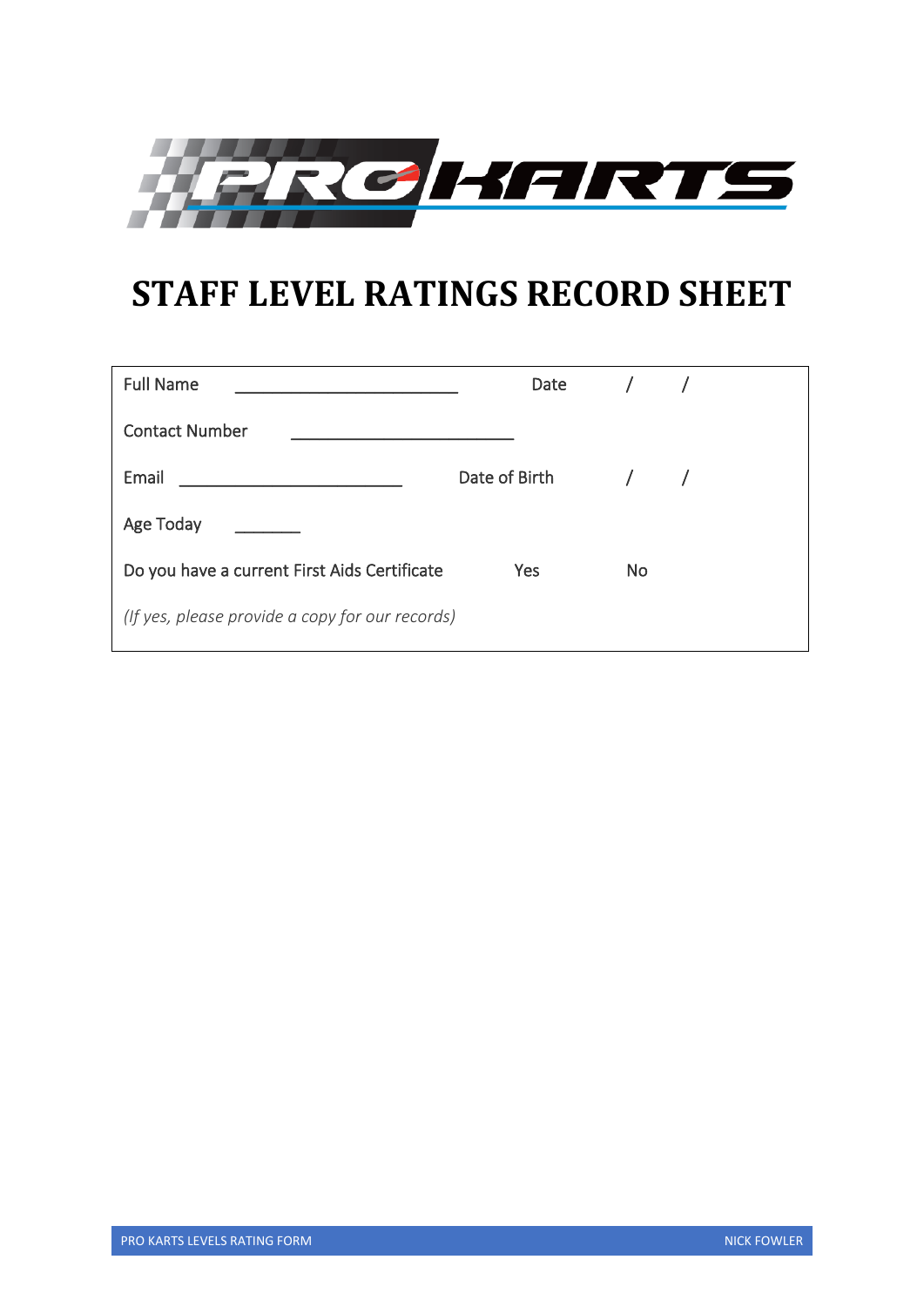## *PLEASE NOTE: NO STAFF THAT ARE UNDER LEVEL 4, CAN NOT GO ON THE TRACK AT ANY TIME. UNLESS APPROVE BY A LEVEL 6 OR HIGHER STAFF MEMBER***.**

## **Level 1:**

- Access to our main building and briefing area only!!
- Outside access only to the workshop! (Via the side iron gate.)
- Perform the verbal driver briefings with a level 3 or higher staff member over seeing you.
- You must always wear a "Trainee" or "Visitor" Hi-Vis.

## **Level 2:**

- **You are a "Trainee"**
- You are qualified to access all areas in level 1.
- Access to the pit area up to the "red" danger zone.
- Access the workshop via the pits area. (Via the side iron gate or Gate 1.)
- You can give verbal driver and trampoline park briefings on your own.
- You must always wear a "Trainee" Hi-Vis.

## **Level 3:**

- **You are now a qualified "Instructor"**
- You are now qualified to do everything in levels 1 & 2.
- You must do a minimum of 50 hours at level 1& 2 combine.
- You can perform verbal driver briefings on your own and have been tested by a manager.
- You can assist in training level 1 staff.
- You can now wear an "Instructor" Hi-Vis when working as a driver briefer.

## **Level 4:**

- **You are now qualified at both an "Instructor" and "Track Assistant"**
- You are now qualified to do everything in levels 1 -3
- You can work as a "Track Assistant" with a level 5 or higher staff member. *As a Track Assistant you can report crashes over the radio, attend basic crashes if approve by your trainer and watch track activity, as well as reporting and giving contact warnings.*

## **Please note: Track Assistants cannot only operate Dehaardt mini remotes while in training.**

## **Level 5:**

- **You are now qualified at both an "Instructor" and a "Trainee Pit Manager"**
- You are now qualified to do everything in levels 1- 4
- You can now work as a "Trainee Track Marshal".
- You still wear an "Instructor" Hi-Vis when working as a "Instructor" and a "Trainee Pit Manager"
- Once you complete a minimum of **60 hours** in this role without any strikes you can then progress to level 6.

*Please note: if you receive a strike your 60 hours will start again, multiple strikes could result in going back one or more levels.*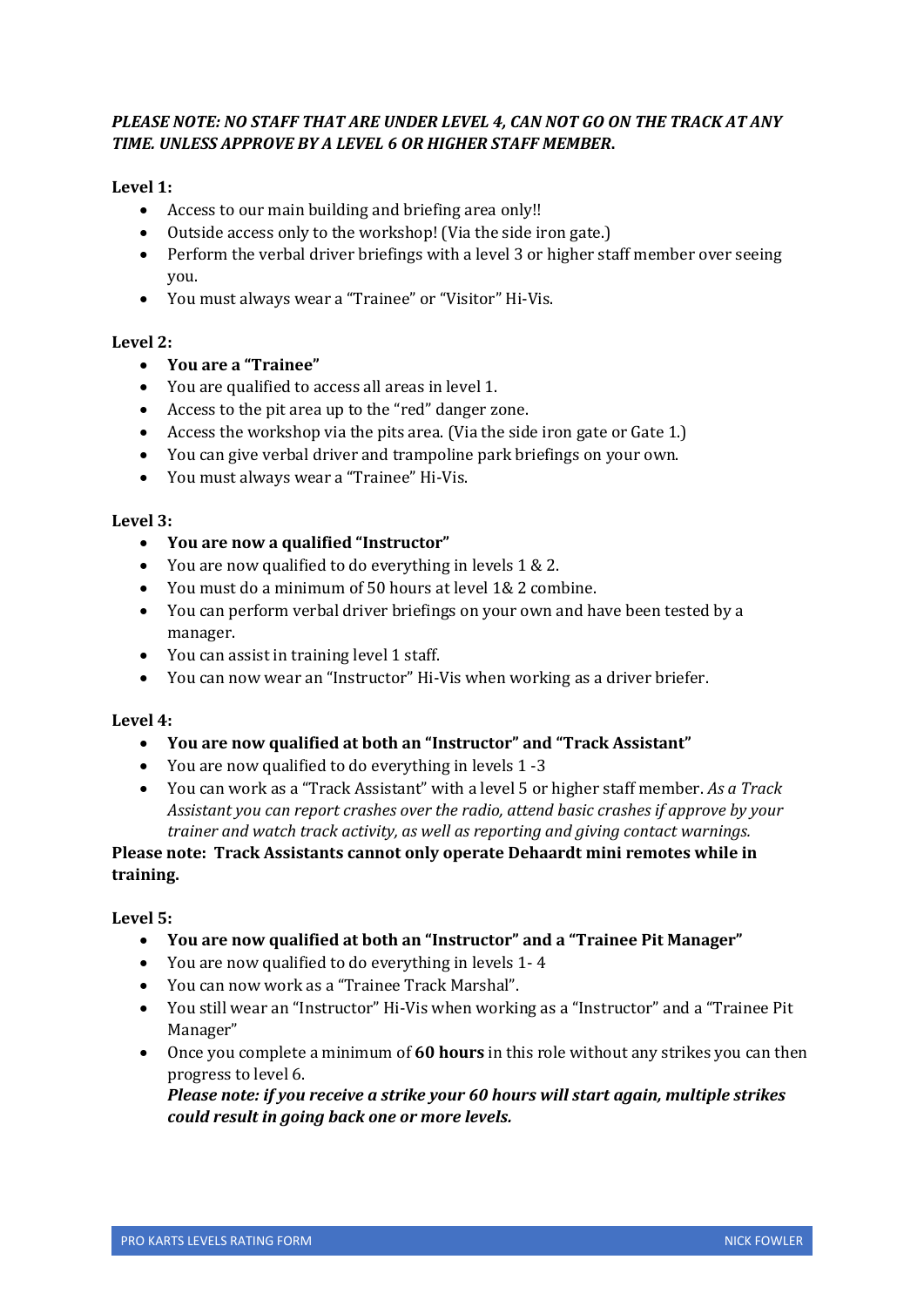## **Level 6:**

- **You are now qualified at both an "Track Marshal" and "Pit Manager"**
- You are now qualified to do everything in levels 1-5.
- You can operate the track on you own.
- You can assist in the training of level 3 and level 5 staff.
- You can train and sign off level 1 and level 2.
- You can now wear an "Track Marshall" Hi-Vis when working as an "Instructor" and a "Pit Manager"
- Once you complete a minimum of **90 hours** in this role without any strikes you can then progress to level 7.

*Please note: If you receive a strike during this time you will get a penalty of an additional 25 hours, multiple strikes could result in going back one or more levels.*

## **Level 7:**

- **You are now a qualified "Track Manager"**
- You are now qualified to do everything in levels 1-6.
- You can operate the track on you own.
- You are qualified to train other track staff to the point of being signed off.
- You must be 17 years or older to be at level 7 or higher.
- Once you complete a minimum of **150 hours** in this role without any strikes you can then progress to level 8.

*Please note: If you receive a strike during this time you will get a penalty of an additional 50 hours, multiple strikes could result in going back one or more levels.*

## **Level 8:**

- **You are a fully qualified Track Manager.**
- You are now qualified to do everything in levels 1-7.
- You are qualified to train anyone in any level below you.
- You are qualified to train and sign off all staff at levels 1-6.
- You must be 18 years or older to be at level 8 **Please note: At Level 8 you must have a current first aid certificate.**

I ...................................................................... have read and understood the contents of this manual, I am happy with the training I have been given to date and agree to abide our CRRSP of Pro Karts at all times and to undertake further training from time to time as Pro Karts deem necessary. I also understand by signing this I am currently at Level 1 only.

Employee Signature...............................................

Name............................................ Date / /

| )ate |  |
|------|--|
|      |  |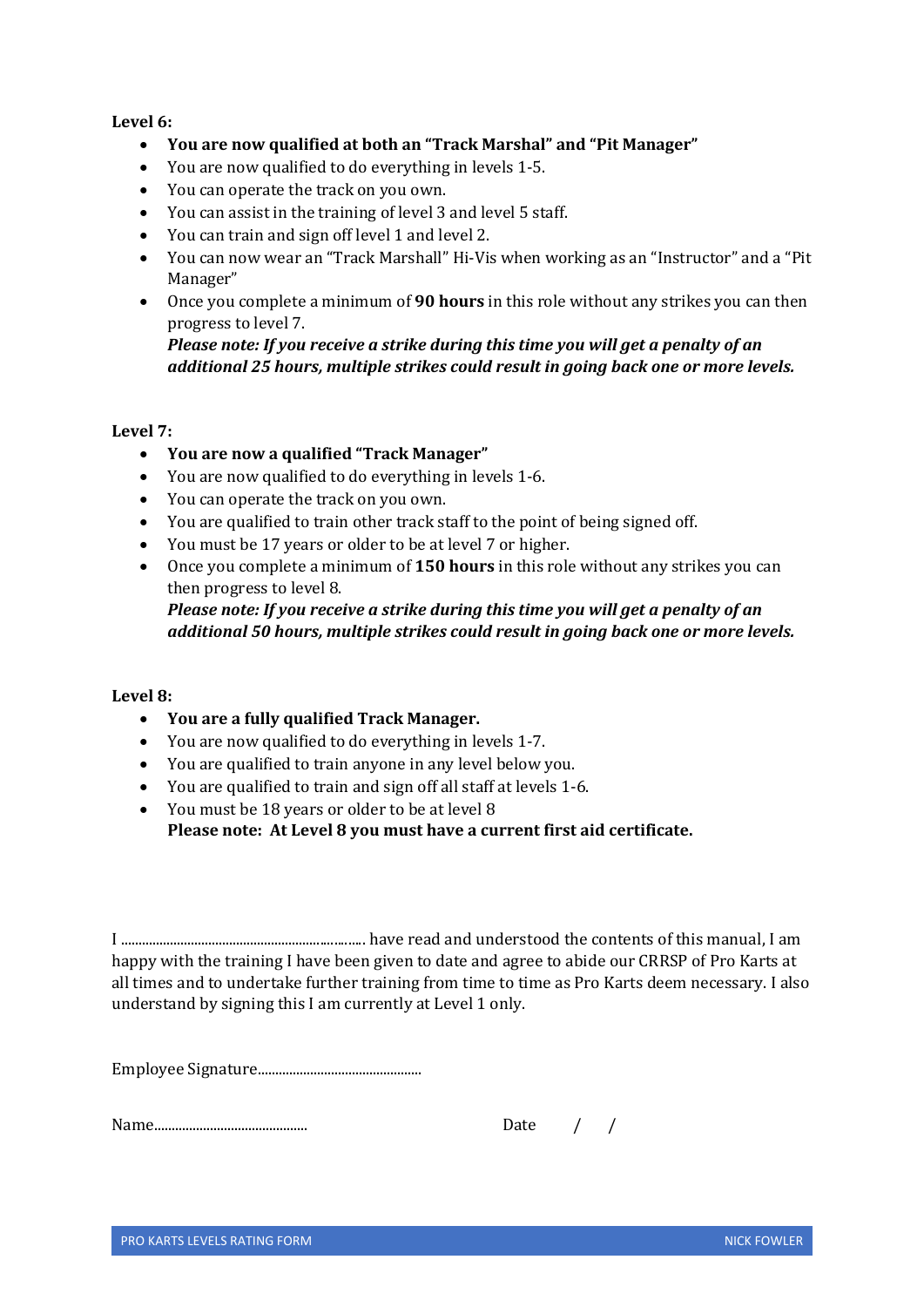|                                                                           | Date $/$ /             |
|---------------------------------------------------------------------------|------------------------|
|                                                                           |                        |
|                                                                           | Trainers Current Level |
|                                                                           | Level completed - 1    |
| Training Manual Version month _______________ year _________ version ____ |                        |
|                                                                           |                        |

|  | Date $/$ /             |  |  |  |
|--|------------------------|--|--|--|
|  |                        |  |  |  |
|  | Trainers Current Level |  |  |  |
|  | Level completed - 2    |  |  |  |
|  |                        |  |  |  |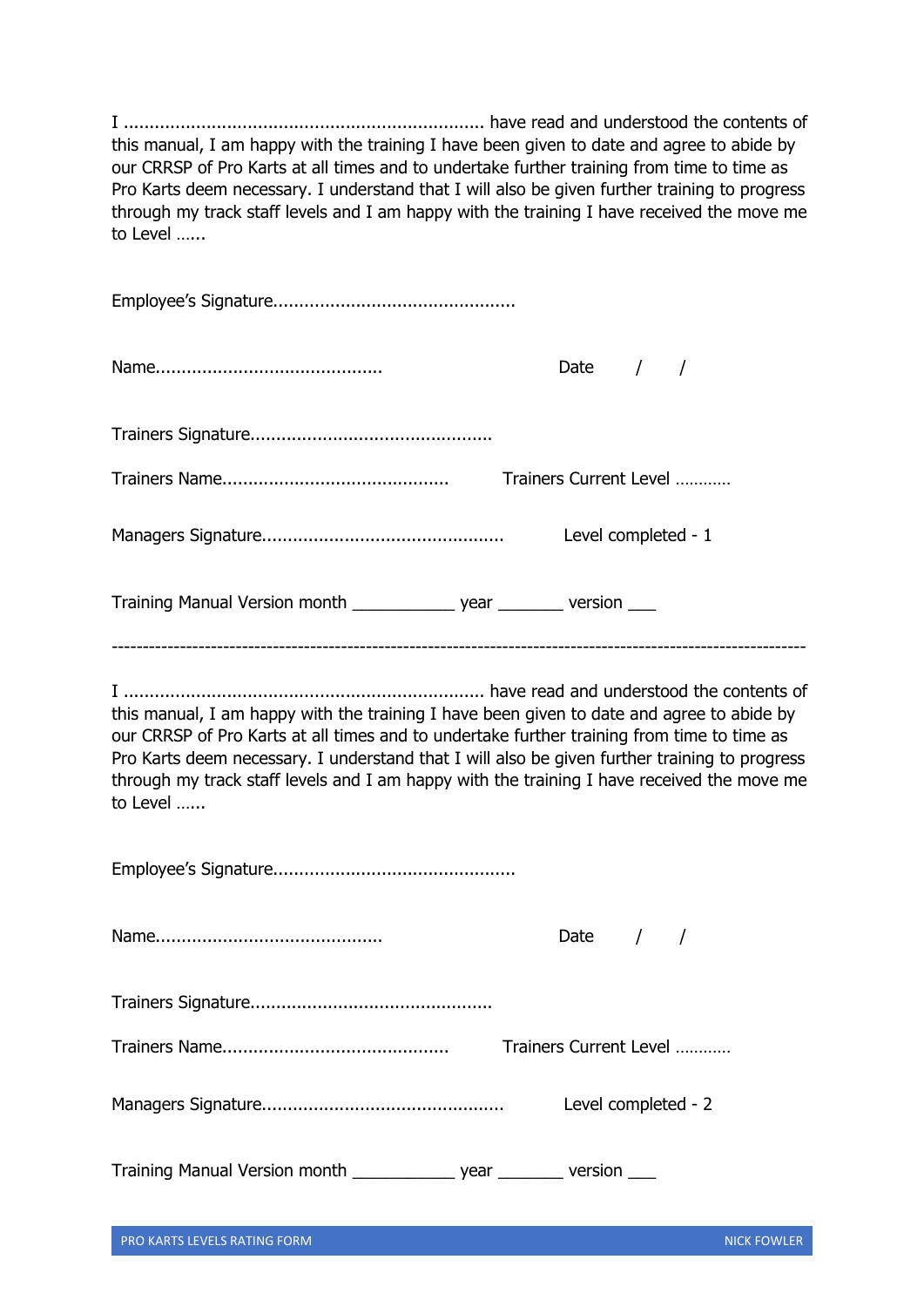|                                                                           | Date $/$ /             |
|---------------------------------------------------------------------------|------------------------|
|                                                                           |                        |
|                                                                           | Trainers Current Level |
|                                                                           | Level completed - 3    |
| Training Manual Version month _______________ year _________ version ____ |                        |
|                                                                           |                        |

|  | Date $/$ /             |  |  |  |
|--|------------------------|--|--|--|
|  |                        |  |  |  |
|  | Trainers Current Level |  |  |  |
|  | Level completed - 4    |  |  |  |
|  |                        |  |  |  |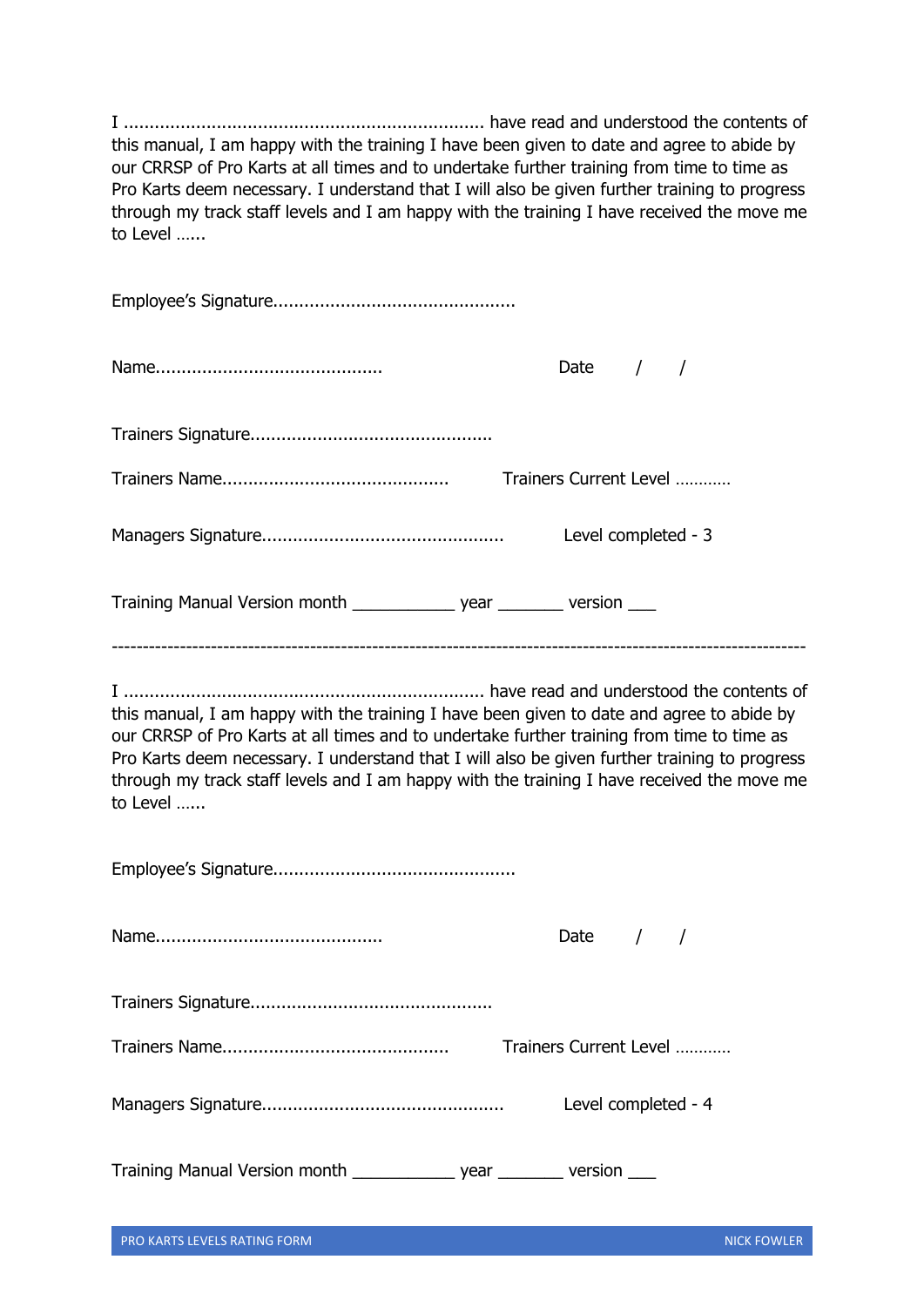|                                                                            | Date $/$ /             |
|----------------------------------------------------------------------------|------------------------|
|                                                                            |                        |
|                                                                            | Trainers Current Level |
|                                                                            | Level completed - 5    |
| Training Manual Version month _______________ year __________ version ____ |                        |
|                                                                            |                        |

|  | Date $/$ /             |  |  |  |
|--|------------------------|--|--|--|
|  |                        |  |  |  |
|  | Trainers Current Level |  |  |  |
|  | Level completed - 6    |  |  |  |
|  |                        |  |  |  |